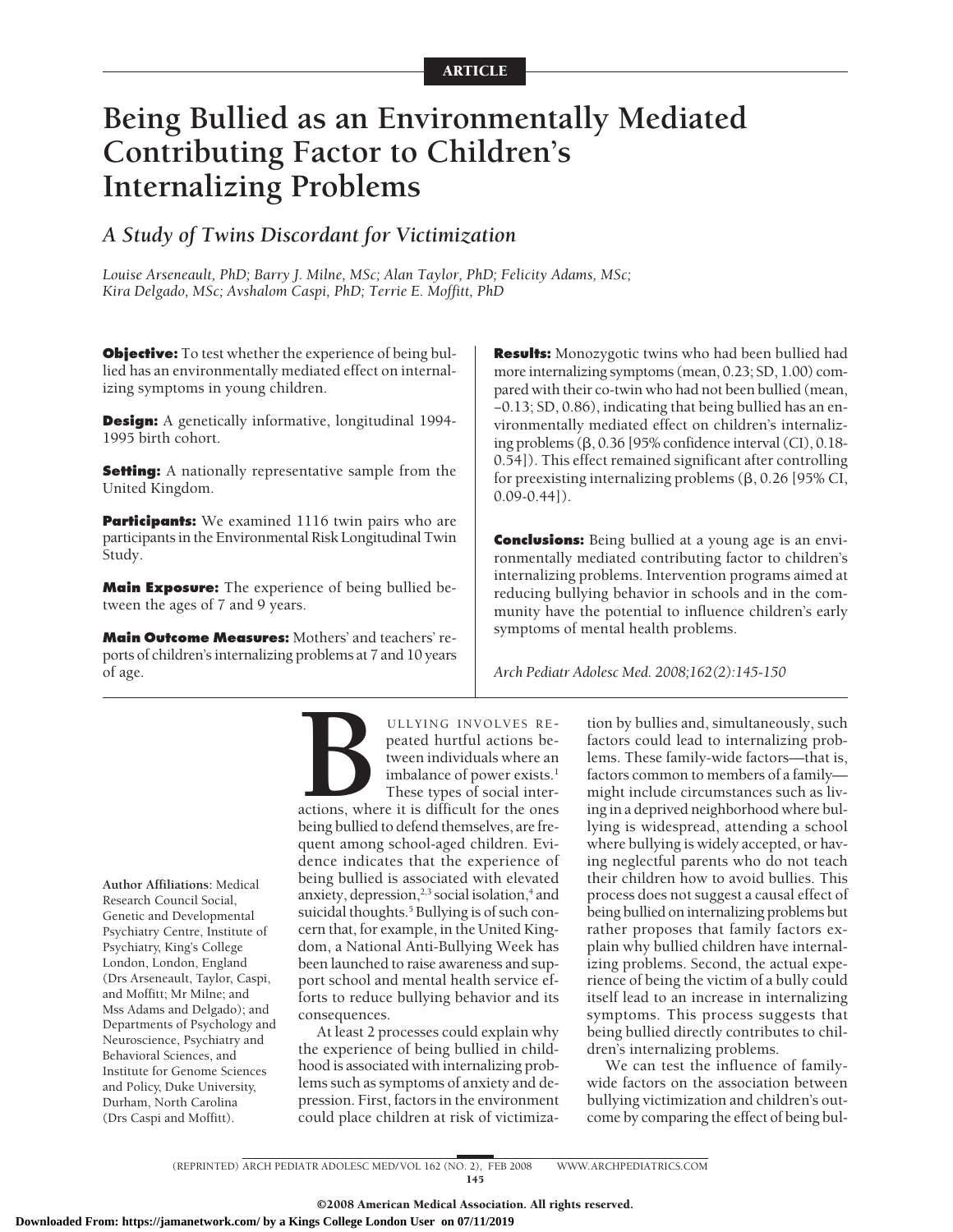lied on internalizing problems between families in a representative sample of young children. A significant familywide effect indicates that adverse environments are associated with the risks for victimization and for internalizing symptoms. We can test the unique effect of being bullied on children's outcomes by comparing internalizing symptoms among twins discordant for victimization. A significant unique effect indicates that the experience of being bullied in itself is associated with internalizing symptoms. Because both processes could be operating (ie, even if family-wide factors lead to internalizing problems in victims of bullying, the unique effect of being bullied can also lead to internalizing problems), we tested these 2 processes simultaneously in regression models to obtain accurate estimates.

If the unique effect of being bullied is significantly associated with internalizing problems beyond familywide effects, this would support the implicit assumption guiding victimology research and prevention programs that being bullied is a social experience that leads to psychological problems. We can test 2 further hypotheses to show that being bullied can contribute to children's internalizing symptoms. The first hypothesis is that the experience of being bullied has an environmentally mediated effect on children's internalizing problems, that is, the effect is not due to children's genetic makeup, which may account for both being bullied and internalizing problems. We can test this by comparing internalizing symptoms among genetically identical (ie, monozygotic [MZ]) twins discordant for victimization. If the bullied twin experiences more internalizing problems than his or her nonbullied, genetically identical cotwin, the association between bullying and internalizing problems cannot be owing to genetic differences between the children. The second hypothesis is that being bullied is an environmentally mediated contributing factor to internalizing problems. We can test this by controlling for twins' preexisting internalizing symptoms, before their experience of bullying.

In the present study, we used a genetically informative longitudinal design to test whether being bullied is an environmentally mediated contributing factor to children's internalizing problems. We focus specifically on internalizing problems because previous work $2,3$  indicates that being bullied in childhood is more strongly associated with internalizing problems than other kinds of behavior problems for boys and girls. Evidence that bullying is an environmentally mediated contributing factor to children's adjustment problems would indicate a greater need for bullying prevention and services for children who suffer because of bullying.

#### METHODS

# **PARTICIPANTS**

Participants were members of the Environmental Risk (E-Risk) Longitudinal Twin Study, which tracks the development of a birth cohort of 2232 children (48.9% boys and 51.1% girls). The E-Risk sample was drawn from a larger 1994-1995 birth register of twins born in England and Wales.<sup>6</sup> The E-Risk sample was constructed in 1999-2000, when 1116 families with same-sex twins who were 5 years of age (92.8% of those eligible) participated in home-visit assessments, forming the base cohort for the E-Risk Longitudinal Twin Study. Details of sample construction are reported elsewhere.<sup>7</sup> Briefly, we used a high-risk stratification strategy to replace any families lost to the original register at the time of birth owing to selective nonresponse, and we included a further high-risk oversample to ensure sufficient numbers of children growing up in adverse environments. All statistical analyses of data from the E-Risk cohort are weighted back to the population with the use of information from the UK General Household Survey.8 Thus, findings reported herein can be generalized to the larger population of British families with children born in the 1990s. A follow-up home visit was conducted when the children were 7 years of age for 97.6% of the 1116 E-Risk Study families. With the parent's permission, questionnaires were mailed to the children's teachers (93.1% response rate). Three years later, 95.8% of the families were visited again when the children were 10 years of age, and questionnaires again were mailed to teachers (90.1% response rate). Ethical approval was granted by the Maudsley Hospital Ethics Committee, London.

#### **MEASURES**

Bullying victimization was assessed during interviews with mothers when children were 10 years of age. For this study, we say someone is being bullied when other people (1) say mean and hurtful things or make fun of or call a person mean and hurtful names; (2) completely ignore or exclude someone from a group of friends or leave that person out of things on purpose; (3) hit, kick, or shove a person or lock the person in a room; (4) tell lies or spread rumors about him or her; or (5) perform other hurtful acts similar to these. We call it bullying when these things happen often and when it is difficult for the person being bullied to make it stop. We do not call it bullying when it is done in a friendly or playful way. With the aid of a Life History Calendar,<sup>9</sup> a visual data collection tool for dating life events, mothers indicated whether either twin had been bullied by another child at 7, 8, or 9 years of age. This allowed us to identify children who had been bullied after the assessment at 7 years of age, but before the 6-month reporting period for the internalizing problems at the assessment at 10 years of age. In our sample, 28.2% of the children (weighted) had been bullied between the ages of 7 and 9 years (n=613 unweighted), of whom 38.4% (weighted) had been bullied frequently (n=249 unweighted). An interrater reliability study, conducted among 100 families where mothers reported that their child had been bullied, indicated that in 70% of the cases the child reported being bullied as well. Examples of bullying victimization included cases in which the child was excluded from groups and games, was called names because the child did not have a father, was slapped across the face every day for a month, or was beaten up. Mothers were also asked whether the children suffered physical harm and psychological distress as a consequence of bullying. The bullying experiences reported by the mothers were not trivial: 38% of the bullied children suffered physical harm (eg, a bruise, cut, or burn) and 79% suffered psychological harm (eg, bad dreams or school avoidance). Most of the twin pairs were concordant for not having been bullied (n=634 pairs). A total of 180 twin pairs were concordant and 253 were discordant for having been bullied.

Internalizing problems were assessed using the Child Behavior Checklist<sup>10</sup> for mothers and the Teacher's Report Form<sup>11</sup> for teachers. The Internalizing Problems Scale is the sum of items on the withdrawn, somatic complaints, and anxious/ depressed subscales, including items such as "cries a lot," "feels too guilty," and "worries." The internal consistency reliabili-

(REPRINTED) ARCH PEDIATR ADOLESC MED/ VOL 162 (NO. 2), FEB 2008 WWW.ARCHPEDIATRICS.COM 146

©2008 American Medical Association. All rights reserved.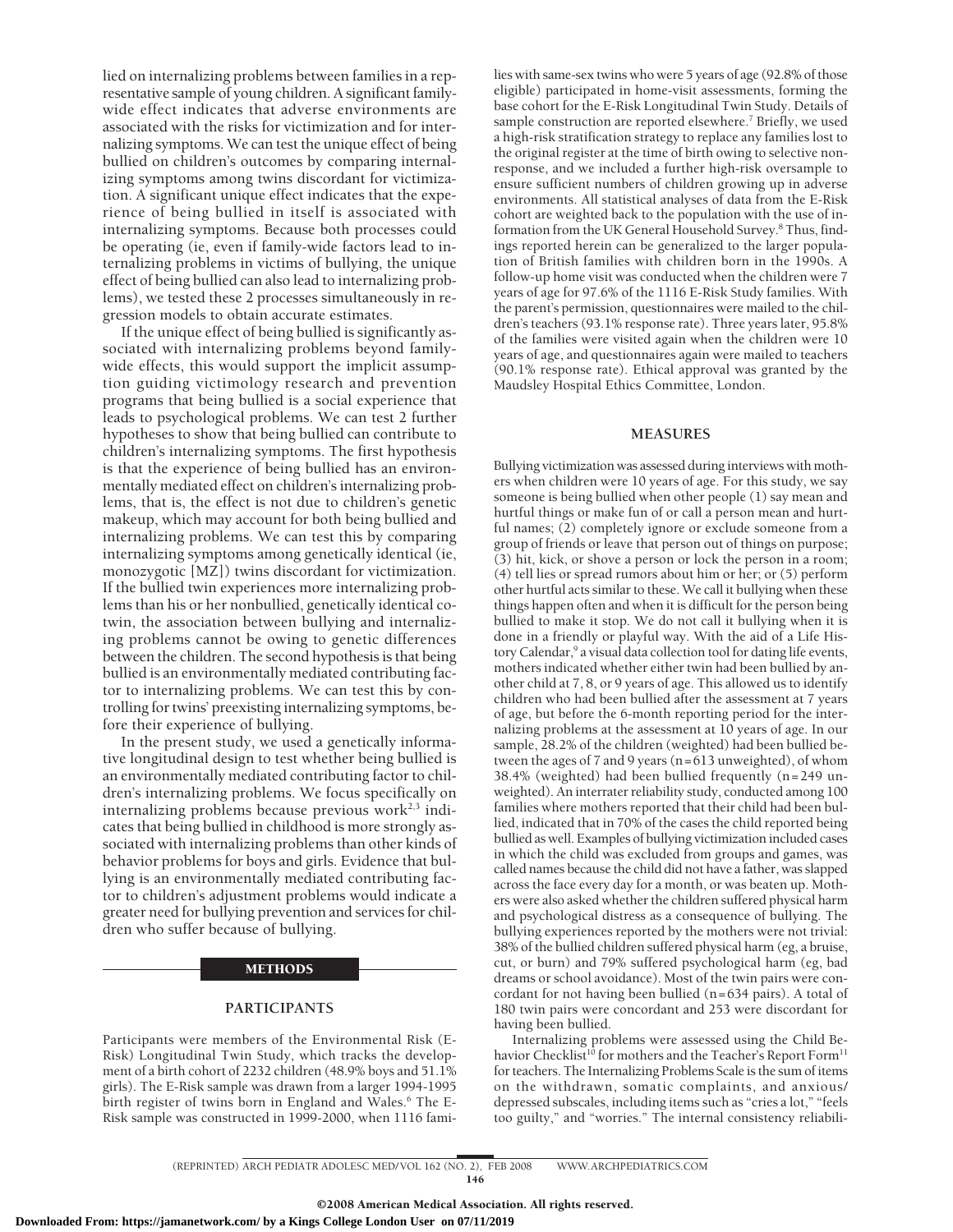ties of the mother and teacher reports at 7 years of age were 0.86 and 0.87, respectively, and at 10 years of age, 0.86 and 0.89, respectively. The mother and teacher reports at each age were summed and standardized to create internalizing scales for 7 and 10 years of age.

# **STATISTICAL ANALYSES**

We applied linear regression models<sup>12</sup> that simultaneously estimated the family-wide (between–twin pair) and unique (within–twin pair) effects of being bullied on children's internalizing problems. We estimated the mixed-effects model using the following equation:

# $Y_{ij} = \beta_0 + \beta_b \bar{x}_i + \beta_w(X_{ij} - \bar{x}_i),$

where *Y*<sub>ij</sub> represents the standardized internalizing score for each twin;  $X_{ij}$ , whether each twin has been bullied or not (0 indicates not bullied; 1, bullied); and *x*i, the mean average score of bullying victimization for each twin pair (0 indicates neither twin has been bullied [ie, twins were concordant and not bullied between 7 and 9 years of age]; 0.5, 1 twin only has been bullied [ie, twins were discordant for being bullied]; and 1, both twins have been bullied [ie, twins were concordant and bullied between 7 and 9 years of age]). The coefficient  $\beta_b$  represents the estimated difference in children's internalizing problems between concordant pairs of twins who have been bullied and concordant pairs of twins who have not been bullied. This family-wide effect represents cohort variation in children's internalizing problems accounted for by family-wide factors common to both twins in a pair. The difference between individual bullying victimization scores and the twin-pair average bullying victimization value is represented by  $X_{ii}$ – $\bar{x}_i$ . In concordant twin pairs, when both twins have not been bullied  $(X_{ij}=0)$ and  $\bar{x}_i$ =0) and when both twins have been bullied ( $X_{ii}$ =1 and  $\bar{x}_i$ =1),  $X_{ij}$  − $\bar{x}_i$  takes the value of 0. In discordant twin pairs,  $X_{ij}$  − $\bar{x}_i$ takes the value of −0.5 for the twin who has not been bullied  $(X_{ii}=0 \text{ and } \bar{x}_i=0.5)$  and the value of 0.5 for the twin who has been bullied ( $X_{ij}=1$  and  $\bar{x}_i=0.5$ ). Thus, the coefficient  $\beta_w$  represents the estimated difference in the children's internalizing problems between a bullied and a nonbullied twin of a discordant twin pair. This unique effect represents variation in the children's internalizing problems accounted for by the experience of being bullied relative to a co-twin.

We conducted 3 mixed-effects regression analyses using the XTGEE procedure in Stata statistical software, release 9.1.13 We conducted the first analysis with all twins in the cohort to examine the family-wide and unique effects of being bullied on the children's internalizing problems at 10 years of age in a whole representative cohort of children. We conducted the second analysis with MZ twins only to test whether the unique effect of bullying on internalizing problems was primarily environmentally mediated by controlling for all genetic relatedness between the MZ twins. We conducted the third regression analysis on MZ twins but controlled for internalizing problems at 7 years of age to examine whether being bullied is an environmentally mediated contributing factor for internalizing problems at 10 years of age, over and above preexisting problems. All analyses controlled for the potential confounding effect of sex.

#### RESULTS

Children who were victimized by bullies experienced significantly more internalizing problems (mean, 0.31; SD, 1.13) than did children who were not (mean, −0.12; SD, 0.92) (*t*=9.65 [*P*.001]). The **Table** shows regression coefficients for the family-wide and unique effects of being

#### **Table. Family-wide and Unique Effects of Bullying Victimization on Internalizing Behavioral Problems at 10 Years of Age**

|                                            | Models, B Coefficient (95% CI) <sup>b</sup> |                               |                                                                                                                           |
|--------------------------------------------|---------------------------------------------|-------------------------------|---------------------------------------------------------------------------------------------------------------------------|
|                                            | A                                           | B                             | C                                                                                                                         |
| Effects <sup>a</sup>                       | <b>All Twins</b><br>$(n=2134)^c$            | <b>MZ Twins</b><br>$(n=1146)$ | <b>MZ Twins With</b><br><b>Control for</b><br><b>Preexisting</b><br><b>Internalizing</b><br><b>Problems</b><br>$(n=1146)$ |
| Family-wide                                | $0.43(0.28-0.58)$                           | $0.30(0.12 - 0.48)$           | $0.21(0.05-0.37)$                                                                                                         |
| Unique                                     | $0.45(0.29-0.62)$                           | $0.36(0.18-0.54)$             | $0.26(0.09-0.44)$                                                                                                         |
| Internalizing<br>problems at<br>7 y of age | .                                           | .                             | $0.40(0.33 - 0.48)$                                                                                                       |

Abbreviations: CI, confidence interval; MZ, monozygotic; ellipses, not

applicable.<br><sup>a</sup> Family-wide indicates between–twin pair difference; unique, within–twin pair difference.

b Because the outcome variable—internalizing problems—has been standardized to a *z* metric (mean, 0; SD, 1),  $\beta$  coefficients represent the standard deviation unit change in internalizing problems.

<sup>c</sup> Includes 2134 children, of the initial sample of 2232, with complete data on victimization and internalizing problems at 10 years of age.

bullied on children's internalizing problems at 10 years of age. The Table conveys 3 main findings.

First, the effect of being bullied on internalizing problems in this cohort was owing to family-wide factors common to twins within a pair and to the unique experience of being bullied relative to a co-twin (Table, model A). With respect to the family-wide bullying effect, our results indicate that twin pairs in whom both twins had been bullied had close to half of a standard deviation (0.43) more internalizing problems than did twin pairs in whom both twins had not been bullied. With respect to the unique bullying effect, our results indicate that twins who had been bullied had close to half of a standard deviation (0.45) more internalizing problems than did their nonbullied co-twins. The magnitude of the family-wide and unique bullying effects did not differ significantly  $(z=0.18; P=.86)$ .

Second, we repeated this analysis using MZ twins only (Table, model B). Although the unique effect of bullying decreased when the analysis was conducted on MZ twins only (from 0.45 to 0.36), the unique effect of bullying remained significant. Because twins in MZ pairs are genetically identical, this finding indicates that being bullied has, at least in part, an environmentally mediated unique effect on children's internalizing problems. This can be illustrated with the standardized scores of internalizing problems within MZ pairs of twins who were discordant for being bullied, ie, where one twin had been the victim of bullying whereas the other twin had not. The **Figure** shows significantly more internalizing problems at 10 years of age among MZ twins who had been victimized by a bully (mean, 0.23; SD, 1.00) compared with their co-twins who had not (mean, –0.13; SD, 0.86)  $(t_{1,112}=3.80$  [ $P<.001$ ]). This difference represents a moderate effect size of 0.36 SD.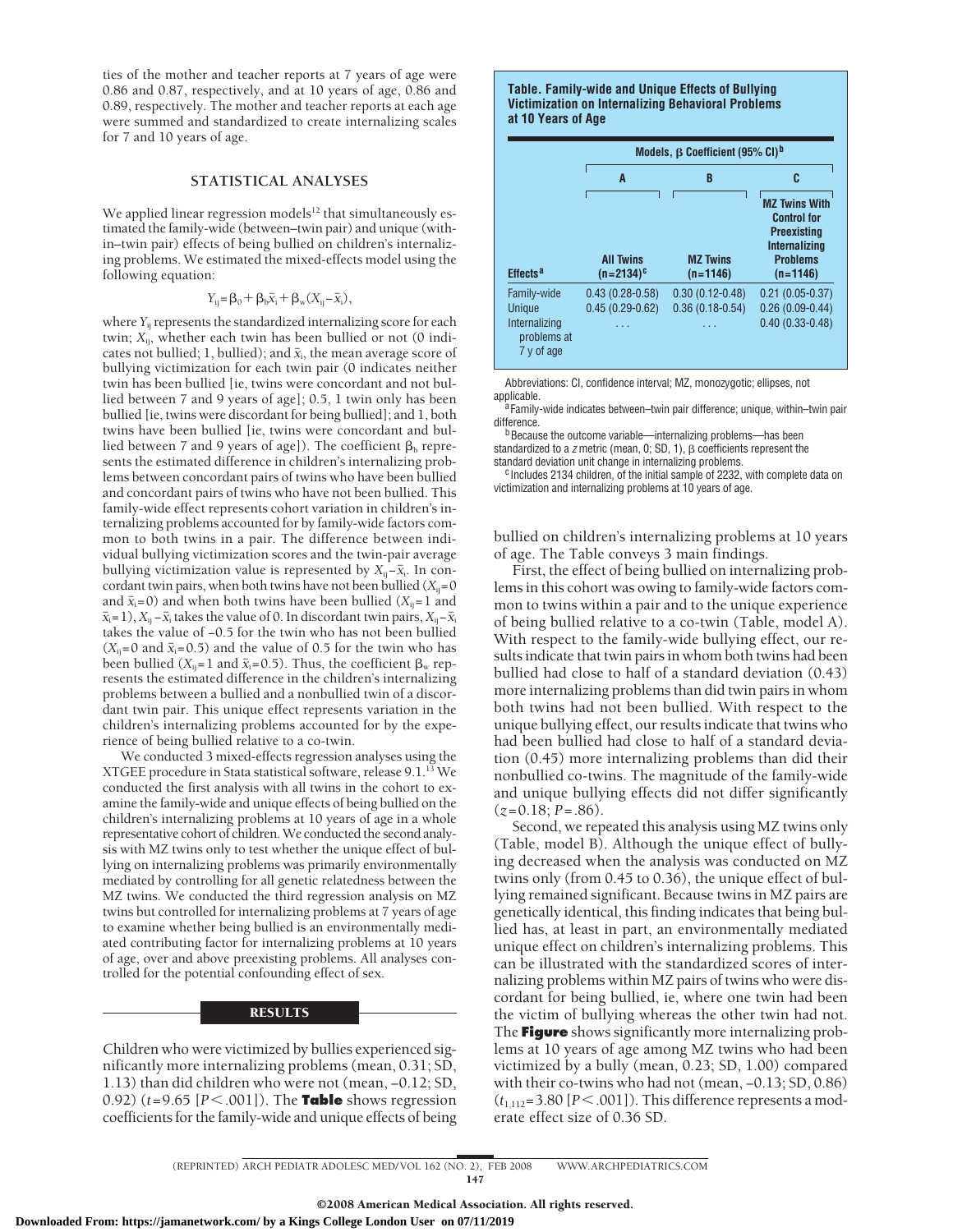

**Figure.** Standardized mean scores of internalizing behavior problems comparing the victimized vs nonvictimized twins among 114 monozygotic twin pairs discordant for bullying victimization.

Third, the environmentally mediated unique effect of being bullied on children's internalizing problems at 10 years of age remained significant beyond the familywide effect of being bullied and internalizing problems at 7 years of age (Table, model C). This finding indicates that bullying victimization has an environmentally mediated contribution to elevated internalizing problems among children and does not support the assumption that being bullied is merely a consequence of preexisting adjustment problems. Controls for previous internalizing problems had a stronger impact on the familywide bullying effect, as opposed to the unique effect, indicating that the family-wide effect of being bullied on twins' internalizing problems was partly accounted for by previous internalizing problems.

#### COMMENT

The present study is, to our knowledge, the first to demonstrate that being bullied represents an environmentally mediated contributing factor to children's internalizing problems. Results indicate that (1) being bullied leads to internalizing problems independent of other risk factors common to members of the family in which the bullied twins grew up; (2) the association between bullying and internalizing problems does not simply reflect a genetic susceptibility to being victimized by bullies and to developing internalizing problems; and (3) being bullied uniquely contributes to internalizing problems in children's lives during their early school years.

The MZ discordant twin design is a strong method for testing the effect of nonshared environmental factors independent of other influences shared by 2 twins in a family.14 This method rules out the possibility that familywide factors common to both twins, including genetic factors, explain the liability for being bullied and for developing internalizing problems. In addition, because our sample of young twins was followed up across a 2-year period at the beginning of their school years, this method ruled out the possibility that the children's internalizing problems elicited bullying victimization.

Past research has consistently shown that children who are victimized by bullies have increased adjustment problems. Previous longitudinal studies<sup>3,15-18</sup> indicate that being bullied leads to new problems, suggesting that being bullied may be a causal risk factor for children's adjustment problems. The present study adds to this body of evidence by showing that, beyond family-wide effects and preexisting problems, being bullied is an environmental contributing factor for children's internalizing problems during their first years of formal education. Our findings also highlight the significant and important contribution of familywide effects of being bullied on internalizing problems. These effects might include genetic and environmental factors common to members of the same family, such as parenting, school, and neighborhood influences. These family-wide effects are not trivial: they are of roughly the same magnitude as the unique effect of being bullied (0.43 and 0.45, respectively). However, family-wide effects alone are not enough to explain the influence of being bullied on children's internalizing problems.

# **BULLYING VICTIMIZATION AS AN ENVIRONMENTAL CONTRIBUTING FACTOR TO CHILDREN'S ADJUSTMENT PROBLEMS**

The present study adds to a growing body of recent research suggesting that childhood victimization has an environmentally mediated effect on mental health outcomes. These studies suggest that childhood victimization experiences, including physical maltreatment,<sup>19</sup> sexual abuse, $20$  and bullying victimization (the present study), constitute environmental risk factors associated with earlyonset adjustment problems. Effective intervention and prevention strategies should aim at reducing violence in the environment of young victims to prevent future mental health problems.

Although our findings suggest a causal influence of being bullied on children's internalizing problems, further tests are needed before we can claim that bullying causes children's adjustment problems. First, the association between being bullied and internalizing problems could be due to another individual-level environmental variable. Future studies should control for the potential confounding effect of other environmental variables such as having deviant friends or being rejected by a parent. Second, the risk for internalizing problems associated with bullying may be accounted for by another putative mediating mechanism such as general interpersonal conflicts or inadequate skills for coping with bullying—and not by bullying per se. Third, bullying may operate in a causal way primarily among genetically vulnerable individuals (ie, individuals especially at risk for the harmful outcomes associated with being bullied because of their genetic makeup). Fourth, to preserve statistical power we did not distinguish victims of bullying from victims who also bully (bully/victim) in this cohort. Different processes could be operating for these 2 groups of children targeted by bullies.

# **LIMITATIONS**

Findings from this study should be interpreted in light of several limitations. First, we relied on mothers to pro-

(REPRINTED) ARCH PEDIATR ADOLESC MED/ VOL 162 (NO. 2), FEB 2008 WWW.ARCHPEDIATRICS.COM 148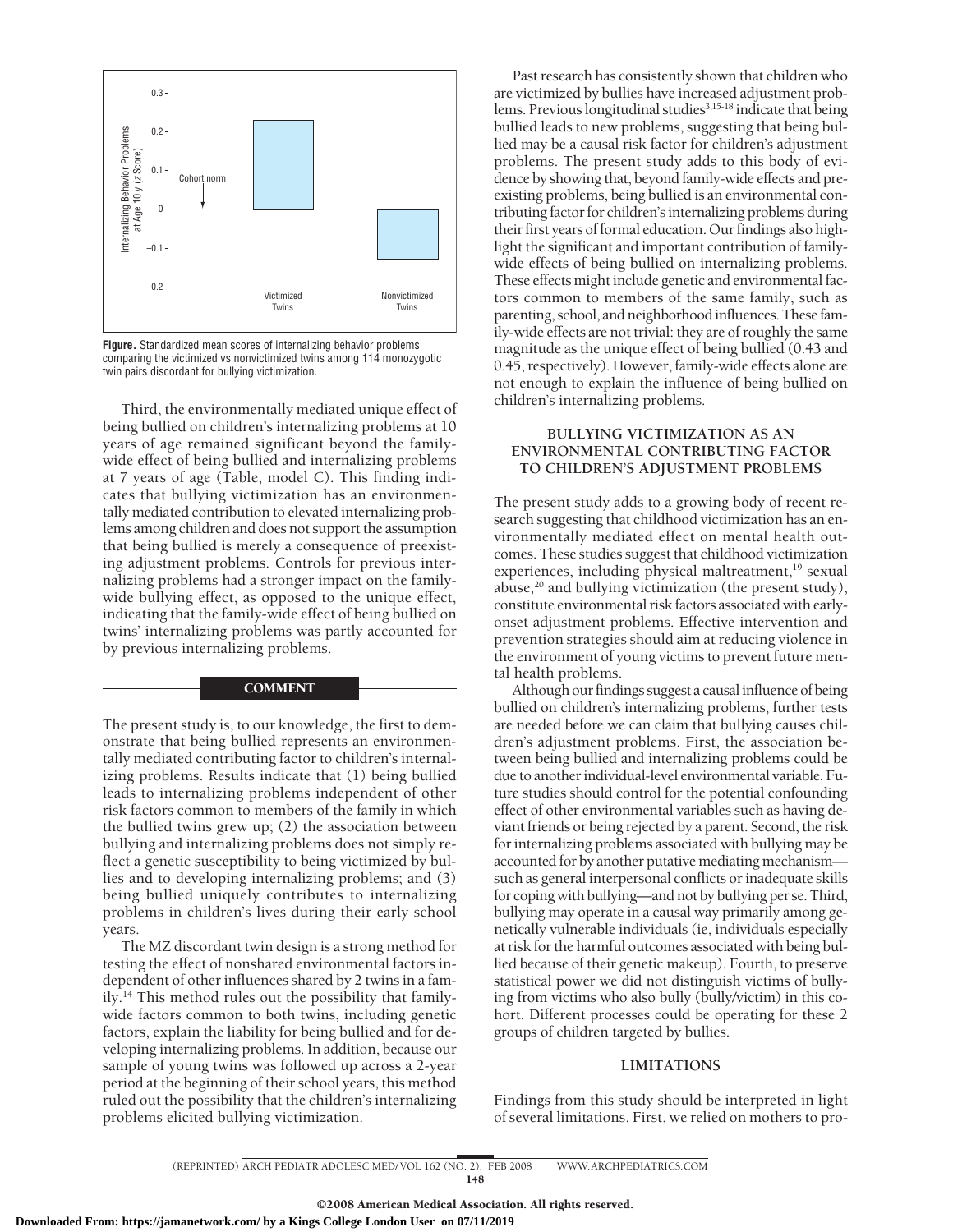vide information about their children's experiences of being bullied. Our mother-reported measure of victimization may have underreported children's bullying experiences. However, research indicates that, compared with older youth, young schoolchildren are more likely to tell adults when they experience bullying.<sup>21</sup> Moreover, prevalence rates of bullying in the E-Risk Longitudinal Twin Study closely match the average rates across nationally representative samples of singletons from 25 countries.22 Second, we studied twins. The social development of twins may be different from that of singletons.23,24 Therefore, twins could have lower rates of adjustment problems because of the company and support of their co-twin. Alternatively, twins could have higher rates of adjustment problems compared with singletons because of factors such as obstetric complications and parents' stress associated with rearing 2 children at once. However, twin-singleton comparisons do not support this assumption.25-27 Third, mothers reported both bullying victimization and children's internalizing problems. Shared-method variance could have increased the observed associations in the present study. However, we replicated the results on the whole sample by using only the teachers' ratings of internalizing problems (family-wide effect, 0.25 [95% CI, 0.08-0.41]; unique effect, 0.18 [95% CI, 0.01-0.36]). Fourth, this study is based on information collected during a 3-year period in the middle years of primary school. Additional research should verify whether the environmental effect of bullying on the children's adjustment persists across age and remains during the transition to adolescence and secondary school. Fifth, questions remain whether the environmental effects of bullying also influence other problems, such as school performance and health problems that may surface and become important at a later age.

# **IMPLICATIONS**

Several intervention programs have been designed and implemented to reduce bullying behavior in schools.<sup>28</sup> Our findings suggest that these types of programs may be an effective means of reducing the harmful outcomes experienced by young victims because bullying is an environmental risk factor for children's adjustment problems. However, these programs should not solely focus on modifying the behavior of bullies. A complementary way to minimize the damaging effects of bullying, therefore, may be to design intervention programs to help young victims of bullying to cope with this harmful situation and avoid internalizing problems of anxiety and depression.

Early-onset internalizing problems constitute an important developmental risk for later depression and anxiety disorders.<sup>29,30</sup> The identification of early risk factors and a better understanding of how they affect schoolaged children are key elements to preventing later mental health problems. Findings from this study suggest that, by reducing bullying behavior in schools and in communities and by designing programs to support victims of bullying, we may be able to decrease rates of childhood internalizing disorders and, possibly, later anxiety and depression disorders.

**Accepted for Publication:** August 24, 2007.

**Correspondence:** Louise Arseneault, PhD, Medical Research Council Social, Genetic and Developmental Psychiatry Centre, Institute of Psychiatry, Campus Box P080, De Crespigny Park, London SE5 8AF, England (l.arseneault@iop.kcl.ac.uk).

**Author Contributions:** Dr Arseneault had full access to all data in the study and takes responsibility for the integrity of the data and accuracy of the data analysis. *Study concept and design:* Arseneault, Milne, Taylor, Caspi, and Moffitt. *Acquisition of data:* Adams and Delgado. *Analysis and interpretation of data*: Arseneault, Milne, and Taylor. *Drafting of the manuscript*: Arseneault. *Critical revision of the manuscript for important intellectual content*: Arseneault, Milne, Taylor, Adams, Delgado, Caspi, and Moffitt. *Statistical analysis*: Arseneault, Milne, and Taylor. *Obtained funding*: Arseneault, Caspi, and Moffitt. *Administrative, technical or material support*: Adams and Delgado. *Study supervision:* Arseneault, Caspi, and Moffitt.

**Financial Disclosure:** None reported.

**Funding/Support:** Dr Arseneault is supported by a Career Scientist Award from the Department of Health, United Kingdom. Drs Moffitt and Caspi are Royal Society-Wolfson Research Merit Award holders. The E-Risk Longitudinal Twin Study is funded by the Medical Research Council (UK-MRC grants G9806489 and G0100527). This research on bullying is supported by the Jacobs Foundation, the British Academy and the Nuffield Foundation. **Additional Contributions:** Michael Rutter, CBE, FRS, FBA, FMedSci, and Robert Plomin, PhD, contributed to this study, and Thomas Achenbach, PhD, gave permission to add items to the Child Behavior Checklist. The UK-ESRC Social Contexts of Pathways in Crime (SCOPIC) Network and the members of the E-Risk team made this study possible with their dedication, hard work, and insights. We thank the study mothers and fathers, twins, and twins' teachers for their participation.

# **REFERENCES**

- 1. Olweus D. Sweden. In: Smith PK, Morita Y, Junger-Tas J, Olweus D, Catalano R, Slee P, eds. *The Nature of School Bullying: A Cross-national Perspective.* New York, NY: Routledge; 1999:7-27.
- 2. Hawker DSJ, Boulton MJ. Twenty years' research on peer victimization and psychosocial maladjustment: a meta-analytic review on cross-sectional studies. *J Child Psychol Psychiatry*. 2000;41(4):441-455.
- 3. Arseneault L, Walsh E, Trzesniewski K, Newcombe R, Caspi A, Moffit TE. Bullying victimization uniquely contributes to adjustment problems in young children: a nationally representative cohort study. *Pediatrics*. 2006;118(1):130-138.
- 4. Veenstra R, Lindenberg S, Oldehinkel AJ, De Winter AF, Verhulst FC, Ormel J. Bullying and victimization in elementary schools: a comparison of bullies, victims, bully/victims, and uninvolved preadolescents. *Dev Psychol*. 2005;41(4): 672-682.
- 5. Kim YS, Koh YJ, Leventhal B. School bullying and suicidal risk in Korean middle school students. *Pediatrics*. 2005;115(2):357-363.
- 6. Trouton A, Spinath FM, Plomin R. Twins Early Development Study (TEDS): a multivariate, longitudinal genetic investigation of language, cognition and behaviour problems in childhood. *Twin Res*. 2002;5(5):444-448.
- 7. Moffitt TE; E-Risk Study Team. Teen-aged mothers in contemporary Britain. *J Child Psychol Psychiatry*. 2002;43(6):727-742.
- 8. Bennett N, Jarvis L, Rowlands O, Singleton N, Haselden L. *Living in Britain: Results From the General Household Survey.* London, England: Her Majesty's Stationery Office; 1996.
- 9. Caspi A, Moffitt TE, Thornton A, et al. The Life History Calendar: a research and clinical assessment method for collecting retrospective event-history data. *Int J Methods Psychiatr Res*. 1996;6:101-114.

(REPRINTED) ARCH PEDIATR ADOLESC MED/ VOL 162 (NO. 2), FEB 2008 WWW.ARCHPEDIATRICS.COM 149